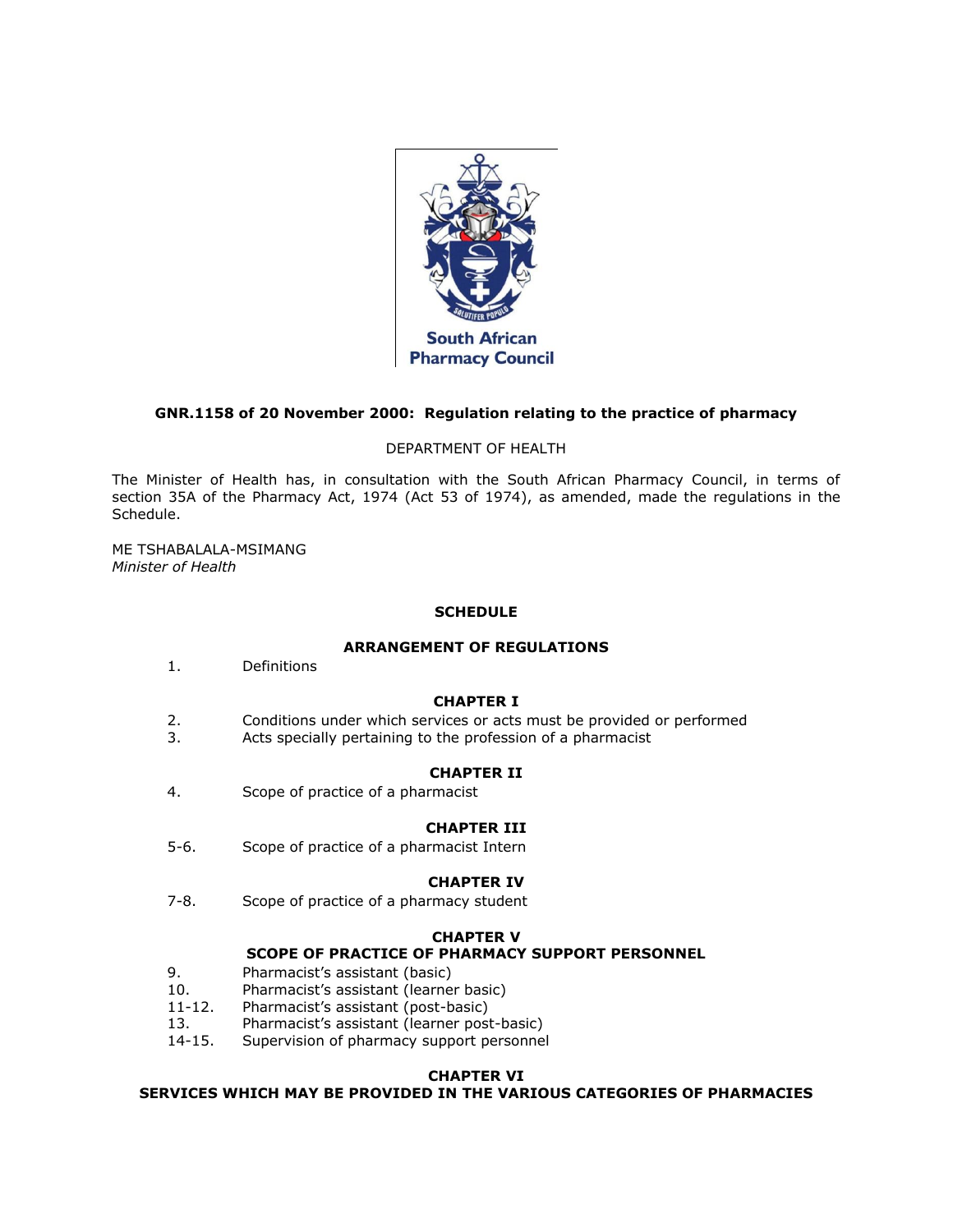- [16.](http://www.mylexisnexis.co.za/nxt/gateway.dll/jilc/kilc/xjsg/zmsg/cnsg/6ok2a/zqk2a/frk2a#37n) Manufacturing pharmacy
- [17.](http://www.mylexisnexis.co.za/nxt/gateway.dll/jilc/kilc/xjsg/zmsg/cnsg/6ok2a/zqk2a/grk2a#37x) Wholesale pharmacy
- [18.](http://www.mylexisnexis.co.za/nxt/gateway.dll/jilc/kilc/xjsg/zmsg/cnsg/6ok2a/zqk2a/hrk2a#383) Community or Institutional pharmacy
- [19.](http://www.mylexisnexis.co.za/nxt/gateway.dll/jilc/kilc/xjsg/zmsg/cnsg/6ok2a/zqk2a/irk2a#38p) Consultant pharmacy

## **CHAPTER VII**

[20](http://www.mylexisnexis.co.za/nxt/gateway.dll/jilc/kilc/xjsg/zmsg/cnsg/6ok2a/zqk2a/jrk2a#38y)[-23.](http://www.mylexisnexis.co.za/nxt/gateway.dll/jilc/kilc/xjsg/zmsg/cnsg/6ok2a/zqk2a/mrk2a#394) Conditions under which a pharmacy shall be conducted

## **CHAPTER VIII**

- [24](http://www.mylexisnexis.co.za/nxt/gateway.dll/jilc/kilc/xjsg/zmsg/cnsg/6ok2a/zqk2a/nrk2a#395)[-28.](http://www.mylexisnexis.co.za/nxt/gateway.dll/jilc/kilc/xjsg/zmsg/cnsg/6ok2a/zqk2a/rrk2a#39r) Authority, duties and responsibilities of the nominee, managing director of a company or manager of a close corporation entitled to carry on the business of a pharmacist
- [29.](http://www.mylexisnexis.co.za/nxt/gateway.dll/jilc/kilc/xjsg/zmsg/cnsg/6ok2a/zqk2a/srk2a#3a2) Repeal
- **1. Definitions.**—In these regulations, unless the context otherwise indicates—

**"Act"** means the Pharmacy Act, 1974*,* (Act [53 of 1974\)](http://www.mylexisnexis.co.za/nxt/gateway.dll/jilc/kilc/xjsg/zmsg/0msg#0), as amended and regulations;

**"community pharmacy"** means a pharmacy wherein or from which some or all of the services as prescribed in [regulation 18](http://www.mylexisnexis.co.za/nxt/gateway.dll/jilc/kilc/xjsg/zmsg/cnsg/6ok2a/zqk2a/hrk2a#383) of these regulations are provided to persons requiring pharmaceutical services, but excludes an institutional pharmacy;

**"consultant pharmacy"** means a pharmacy wherein or from which some or all of the services as prescribed in [regulation 19](http://www.mylexisnexis.co.za/nxt/gateway.dll/jilc/kilc/xjsg/zmsg/cnsg/6ok2a/zqk2a/irk2a#38p) of these regulations are provided to persons requiring pharmaceutical services;

**"direct personal supervision"** means guidance and support by a pharmacist whilst physically present in a pharmacy;

**"dispensing"** means the interpretation and evaluation of a prescription, the selection, manipulation or compounding of the medicine, the labelling and supply of the medicine in an appropriate container according to the Medicines Act and the provision of information and instructions by a pharmacist to ensure the safe and effective use of medicine by the patient and **"dispense"** has a corresponding meaning;

**"indirect personal supervision"** means guidance and support by a pharmacist in accordance with a standard operating procedure approved by the council whilst absent from a pharmacy;

**"institutional pharmacy"** means a pharmacy situated in—

- (*a*) a public health facility, wherein or from which some or all of the services as prescribed in [regulation 18](http://www.mylexisnexis.co.za/nxt/gateway.dll/jilc/kilc/xjsg/zmsg/cnsg/6ok2a/zqk2a/hrk2a#383) of these regulations are provided to persons requiring pharmaceutical services from or at that public health facility; or
- (*b*) a private health facility, wherein or from which some or all of the services as prescribed in [regulation 18](http://www.mylexisnexis.co.za/nxt/gateway.dll/jilc/kilc/xjsg/zmsg/cnsg/6ok2a/zqk2a/hrk2a#383) of these regulations are provided to persons requiring pharmaceutical services from or at that private health facility,

but excludes a community pharmacy;

**"manager"** means the pharmacist designated and registered as such by a close corporation entitled to carry on the business of a pharmacist in terms of the Act and who shall be responsible for performing the duties as prescribed in [regulation 25](http://www.mylexisnexis.co.za/nxt/gateway.dll/jilc/kilc/xjsg/zmsg/cnsg/6ok2a/zqk2a/ork2a#39d) of these regulations;

**"managing director"** means the pharmacist designated and registered as such by a company entitled to carry on the business of a pharmacist in terms of the Act and who shall be responsible for performing the duties as prescribed in [regulation 25](http://www.mylexisnexis.co.za/nxt/gateway.dll/jilc/kilc/xjsg/zmsg/cnsg/6ok2a/zqk2a/ork2a#39d) of these regulations;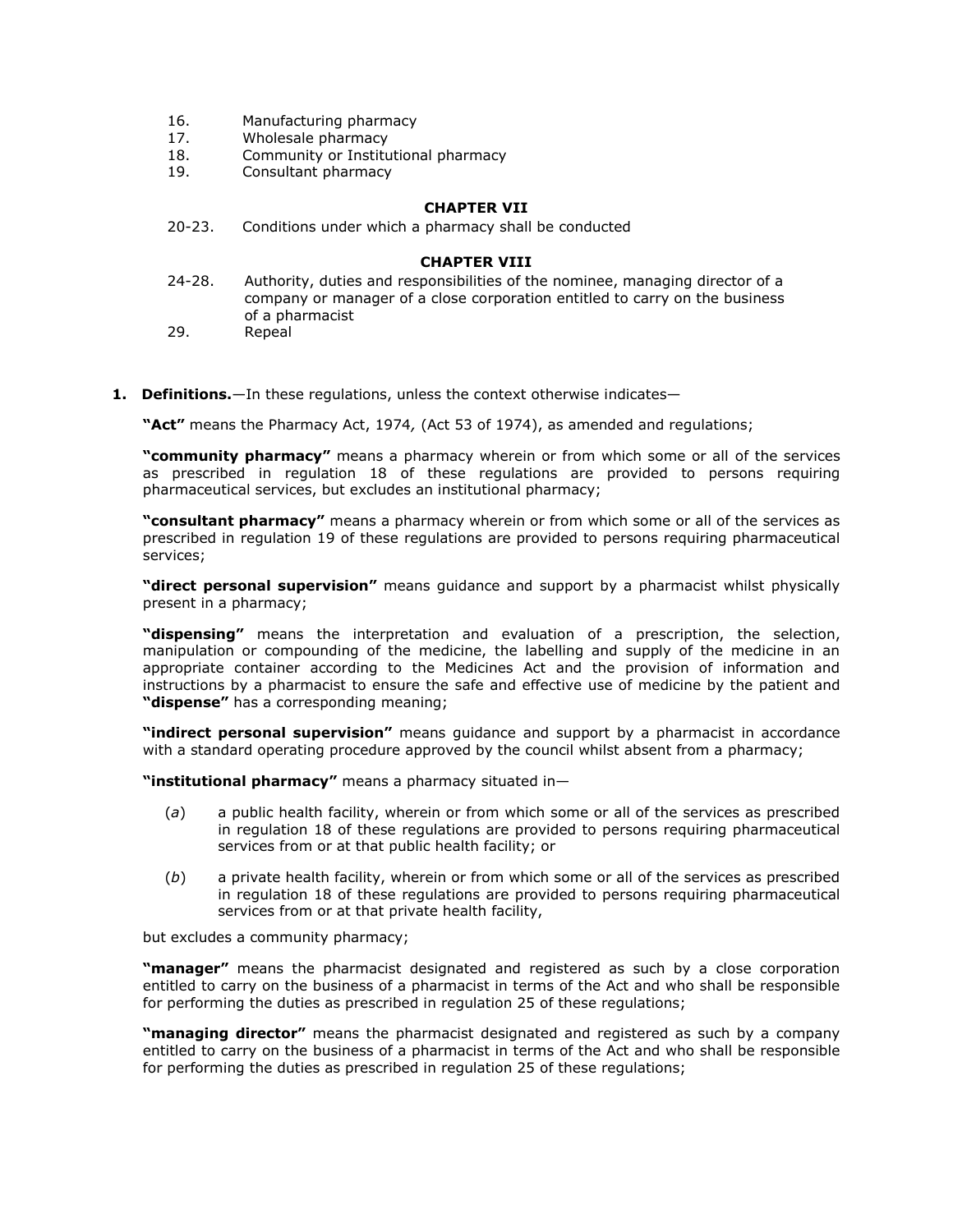**"manufacture"** means all operations including purchasing of raw material, processing, production, packaging, releasing, storage, quality assurance, importation, exportation of medicine and scheduled substances and related control and **"manufacturing"** has a corresponding meaning;

**"manufacturing pharmacy"** means a pharmacy wherein or from which some or all of the services as prescribed in [regulation 16](http://www.mylexisnexis.co.za/nxt/gateway.dll/jilc/kilc/xjsg/zmsg/cnsg/6ok2a/zqk2a/frk2a#37n) of these regulations are provided and which shall sell medicine only to a wholesale pharmacy or a community pharmacy or an institutional pharmacy or to persons who are authorised to purchase medicines in terms of the Medicines Act or to an organ of State;

**"medicine"** shall have the same meaning as defined in terms of the Medicines Act;

**"Medicines Act"** means the Medicines and Related Substances Control Act, 1965 (Act [101 of](http://www.mylexisnexis.co.za/nxt/gateway.dll/jilc/kilc/ezrg/p5rg/q5rg#0)  [1965\)](http://www.mylexisnexis.co.za/nxt/gateway.dll/jilc/kilc/ezrg/p5rg/q5rg#0), as amended;

**"nominee"** means the natural person appointed and registered as such by a company or a close corporation entitled to carry on the business of a pharmacist in terms of the Act and who shall be responsible for performing the duties as prescribed in [regulation 24](http://www.mylexisnexis.co.za/nxt/gateway.dll/jilc/kilc/xjsg/zmsg/cnsg/6ok2a/zqk2a/nrk2a#395) of these regulations;

**"pharmacist's assistant"** means a natural person registered in one of the following categories:

- (*a*) pharmacist's assistant (learner basic);
- (*b*) pharmacist's assistant (basic);
- (*c*) pharmacist's assistant (learner post-basic);
- (*d*) pharmacist's assistant (post basic); or
- (*e*) pharmacy student;

**"pharmacy owner"** means any person who owns a pharmacy and who is registered as such in terms of the Act;

**"pharmacy student"** means a natural person registered as such in terms of the Act;

**"pharmacist initiated therapy"** means the supply of medicine to meet the health needs of a patient or group of patients without a prescription of a person authorised to prescribe medicines;

**"primary care drug therapy"** means diagnosing a health need, prescribing and supplying of medicine to meet the health needs of a patient or group of patients or, where necessary, the referral to another health care provider by a pharmacist who has received the necessary authorisation from council;

**"primary health care clinic"** means an institution, facility, building, or place where persons receive primary health care treatment, diagnostic or therapeutic interventions or other primary health care services that is owned or controlled by an organ of State;

**"private health facility"** means any hospital, institution or facility at which provision is made for diagnostic interventions, medical or surgical treatment, and nursing or other health care, which is not owned or controlled by an organ of State;

**"public health facility"** means any hospital, institution or facility at which provision is made for diagnostic interventions, medical or surgical treatment, and nursing or other health care, which is owned or controlled by an organ of State;

**"qualification in pharmacy"** means a qualification prescribed for purposes of registration as a pharmacist;

**"responsible pharmacist"** means a natural person who is a pharmacist and who shall be responsible to the council for complying with all the provisions of this Act and other legislation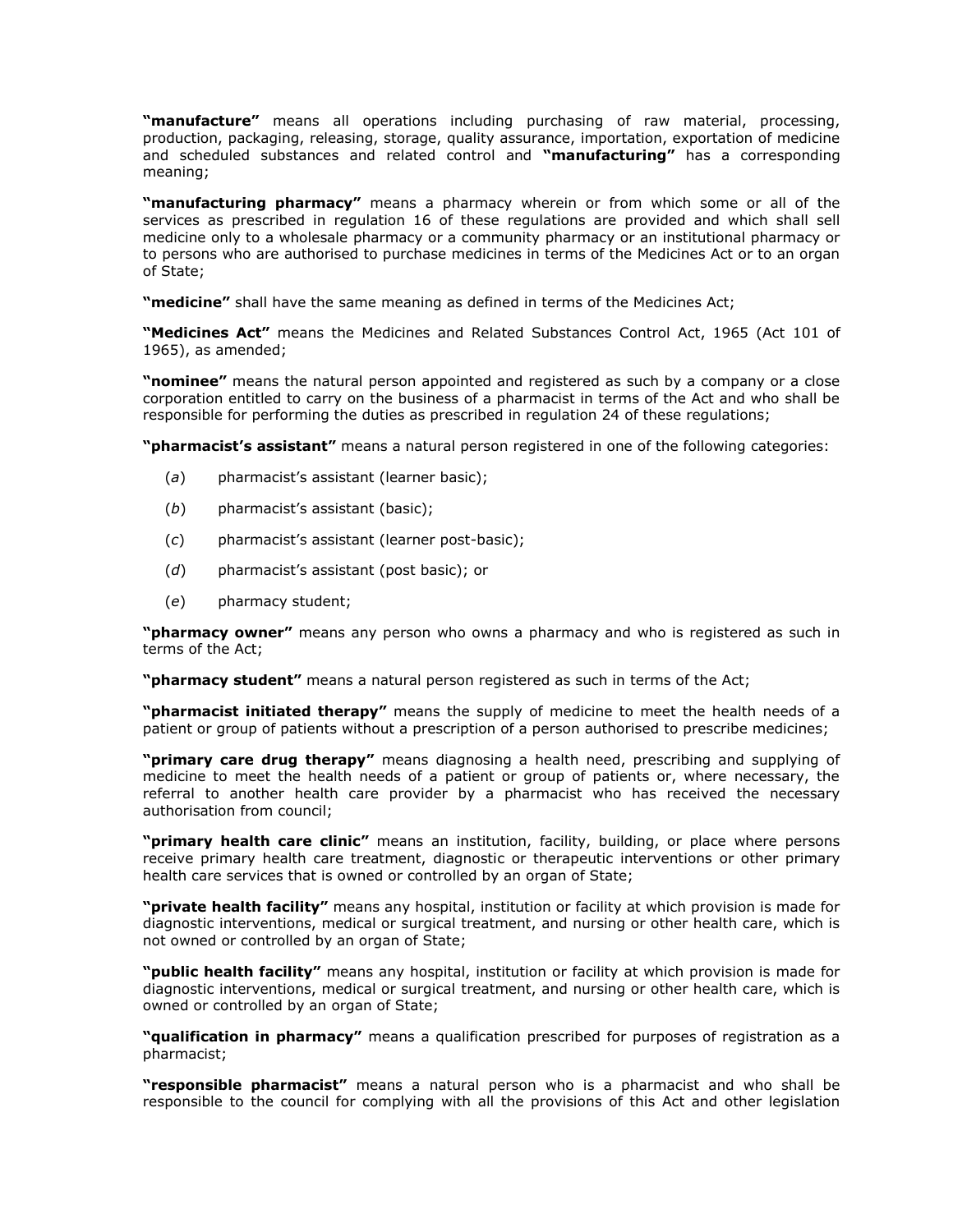applicable to services which specially pertain to the scope of practice of a pharmacist, and the legislation applicable to the pharmacy which is under his or her personal supervision and who is registered as such in terms of the Act;

**"re-packaging"** means the removing of a medicine from its original container and placing it into a patient ready pack and **"pre-packaging"** have corresponding meanings;

**"scheduled substance"** shall have the same meaning as defined in terms of the Medicines Act;

**"sell"** shall have the same meaning as defined in terms of the Medicines Act;

**"wholesale pharmacy"** means a pharmacy wherein or from which some or all of the services as prescribed in [regulation 17](http://www.mylexisnexis.co.za/nxt/gateway.dll/jilc/kilc/xjsg/zmsg/cnsg/6ok2a/zqk2a/grk2a#37x) of these regulations are provided and who shall sell medicine only to a wholesale pharmacy or a community pharmacy or an institutional pharmacy or to persons who are authorised to purchase medicines in terms of the Medicines Act or to an organ of State;

# **CHAPTER I**

**2. Conditions under which services or acts must be provided or performed.**—The services or acts pertaining to the scope of practice of natural persons registered in terms of the Act must be provided or performed in accordance with the Medicines Act and good pharmacy practice and a code of conduct as published by council in rules.

**3. Acts specially pertaining to the profession of a pharmacist.**—Except as provided for in [section 29](http://www.mylexisnexis.co.za/nxt/gateway.dll/jilc/kilc/xjsg/zmsg/0msg/424h#5) (3) of the Act, and [sections 23](http://www.mylexisnexis.co.za/nxt/gateway.dll/jilc/kilc/c0pg/h5pg/i5pg/ykzg#7) (2) (*a*) (i) and [34](http://www.mylexisnexis.co.za/nxt/gateway.dll/jilc/kilc/c0pg/h5pg/i5pg/9kzg#0) of the Veterinary and Para-Veterinary Professions Act, 1982 (Act [19 of 1982\)](http://www.mylexisnexis.co.za/nxt/gateway.dll/jilc/kilc/c0pg/h5pg/i5pg#0), the following acts shall be regarded to be acts specially pertaining to the profession of a pharmacist—

- (1) the provision of pharmaceutical care by taking responsibility for the patient's medicine related needs and being accountable for meeting these needs, which shall include but not be limited to the following functions:
	- (*a*) evaluation of a patient's medicine related needs by determining the indication, safety and effectiveness of the therapy;
	- (*b*) dispensing of any medicine or scheduled substance on the prescription of a person authorised to prescribe medicine;
	- (*c*) furnishing of information and advice to any person with regard to the use of medicine;
	- (*d*) determining patient compliance with the therapy and follow up to ensure that the patient's medicine related needs are being met; and
	- (*e*) the provision of pharmacist initiated therapy;
- (2) the compounding, manipulation, preparation or packaging of any medicine or scheduled substance or the supervision thereof;
- (3) the manufacturing of any medicine or scheduled substance or the supervision thereof;
- (4) the purchasing, acquiring, importing, keeping, possessing, using, releasing, storage, packaging, repackaging, supplying or selling of any medicine or scheduled substance or the supervision thereof; and
- (5) the application for the registration of a medicine in accordance with the Medicines Act.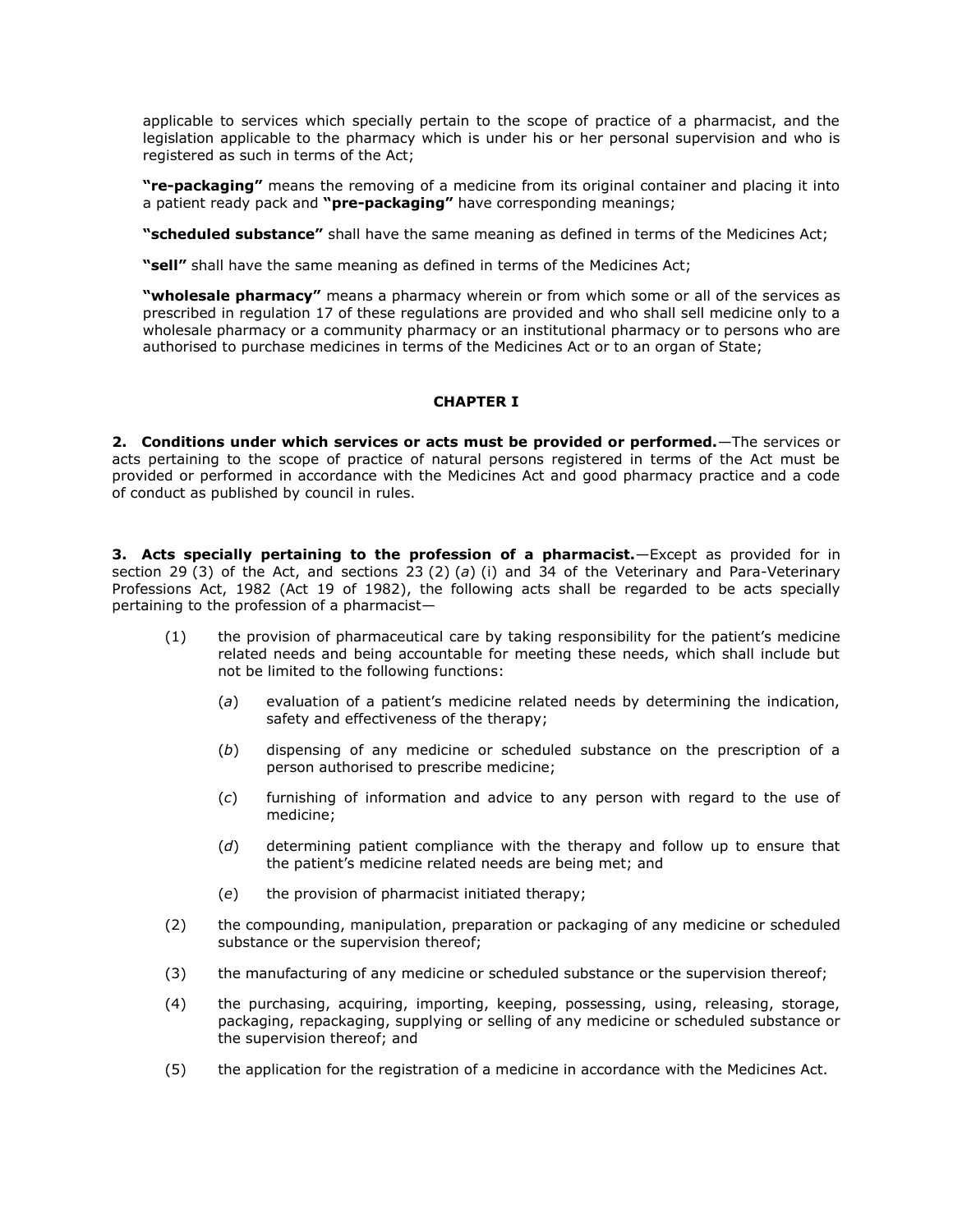## **CHAPTER II**

**4. Scope of practice of a pharmacist.**—The following services or acts shall for purposes of the Act be regarded to be services or acts pertaining to the scope of practice of a pharmacist:

- (1) the Acts specially pertaining to the profession of a pharmacist as prescribed in [regulation 3;](http://www.mylexisnexis.co.za/nxt/gateway.dll/jilc/kilc/xjsg/zmsg/cnsg/6ok2a/zqk2a/2qk2a#362)
- (2) the formulation of any medicine for the purposes of registration as a medicine;
- (3) the distribution of any medicine or scheduled substance;
- (4) the repackaging of medicines;
- (5) the initiation and conducting of pharmaceutical research and development; and
- (6) the promotion of public health.

# **CHAPTER III**

**5. Scope of practice of a pharmacist intern.**—A pharmacist intern may provide or perform all of the services or acts pertaining to the scope of practice of a pharmacist's assistant registered in the category pharmacist's assistant (post-basic) under the direct personal supervision of a pharmacist in a pharmacy.

**6.** A pharmacist intern may, for the purposes of education and training, provide or perform all of the services or acts pertaining to the scope of practice of a pharmacist under the direct personal supervision of a pharmacist in a pharmacy.

#### **CHAPTER IV**

#### **7. Scope of practice of a pharmacy student**.—

- (1) A pharmacy student may provide or perform all of the services or acts pertaining to the scope of practice of a pharmacist's assistant registered in the category pharmacist's assistant (basic) under the direct personal supervision of a pharmacist in a pharmacy; or
- (2) A pharmacy student who has successfully completed his or her second year of study may provide or perform all of the services or acts pertaining to the scope of practice of a pharmacist's assistant registered in the category pharmacist's assistant (post-basic) under the direct personal supervision of a pharmacist in a pharmacy.
- **8.** (1) A pharmacy student may, for purposes of education and training, and under the auspices of a provider approved to offer education and training for a qualification in pharmacy and with whom such student is enrolled, provide or perform all of the services or acts pertaining to the scope of practice of a pharmacist under the direct personal supervision of a pharmacist; and
	- (2) The services or acts referred to in [subregulation 8](http://www.mylexisnexis.co.za/nxt/gateway.dll/jilc/kilc/xjsg/zmsg/cnsg/6ok2a/zqk2a/7qk2a?f=templates$fn=document-frame.htm$3.0$q=$x=$nc=646#36q) (1) must be provided or performed in accordance with a programme developed by the provider and approved by the council.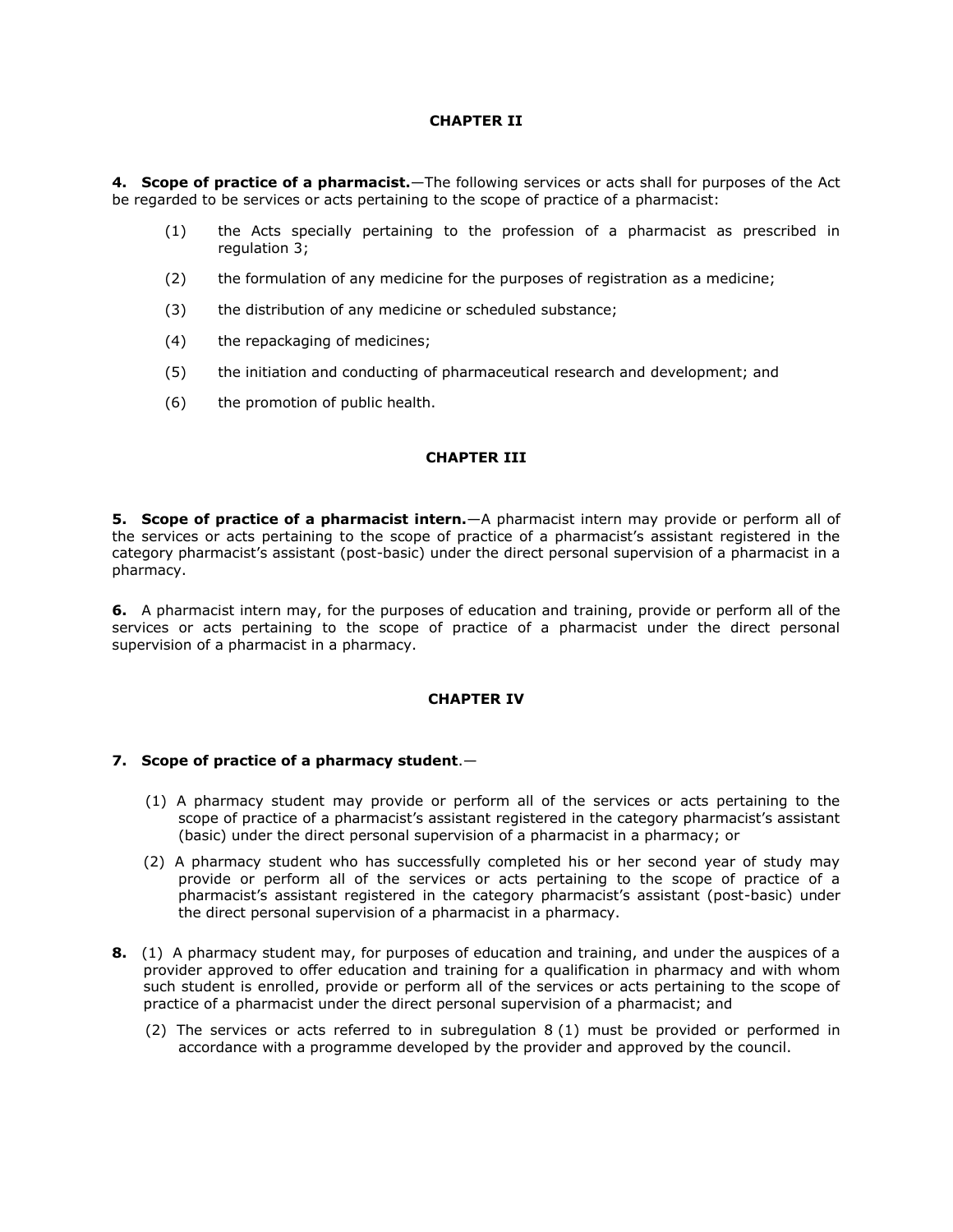## **CHAPTER V SCOPE OF PRACTICE OF PHARMACY SUPPORT PERSONNEL**

**9. Pharmacist's assistant (basic).**—A pharmacist's assistant registered in the category pharmacist's assistant (basic) may perform the following services or acts under the direct personal supervision of a pharmacist in a pharmacy:

- (1) the sale of Schedule 1 medicines or scheduled substances;
- (2) assist with the compounding, manipulation or preparation of a non-sterile medicine or scheduled substance according to a formula and standard operating procedures approved by the responsible pharmacist;
- (3) assist with the manufacturing of a non-sterile medicine or scheduled substance according to a formula and standard operating procedures approved by the responsible pharmacist;
- (4) the re-packaging of medicine;
- (5) the distribution and control of stock of Schedule 1 to Schedule 6 medicines or scheduled substances; and
- (6) the provision of information to individuals in order to promote health.

**10. Pharmacist's assistant (learner basic).**—A pharmacist's assistant registered in the category pharmacist's assistant (learner basic) may for the purposes of education and training, provide the services or perform the acts prescribed in [regulation 9](http://www.mylexisnexis.co.za/nxt/gateway.dll/jilc/kilc/xjsg/zmsg/cnsg/6ok2a/zqk2a/8qk2a#36s) under the direct personal supervision of a pharmacist in a pharmacy.

**11. Pharmacist's assistant (post-basic).**—A pharmacist's assistant registered in the category pharmacist's assistant (post-basic) may perform the following services or acts under the direct personal supervision of a pharmacist in a pharmacy:

- (1) the sale of Schedule 1 and Schedule 2 medicines or scheduled substances;
- (2) assist with the compounding, manipulation or preparation of a non-sterile or sterile medicine or scheduled substance according to a formula and standard operating procedures approved by the responsible pharmacist;
- (3) assist with the manufacturing of a non-sterile or sterile medicine or scheduled substance according to a formula and standard operating procedures approved by the responsible pharmacist;
- (4) the re-packaging of medicine;
- (5) the distribution and control of stock of Schedule 1 to Schedule 7 medicines or scheduled substances;
- (6) the ordering of medicine and scheduled substances up to and including Schedule 7 according to an instruction of a person authorised in terms of the Medicines Act to purchase or obtain such medicine or scheduled substance;
- (7) the reading and preparation of a prescription, the selection, manipulation or compounding of the medicine, the labelling and supply of the medicine in an appropriate container following the interpretation and evaluation of the prescription by a pharmacist;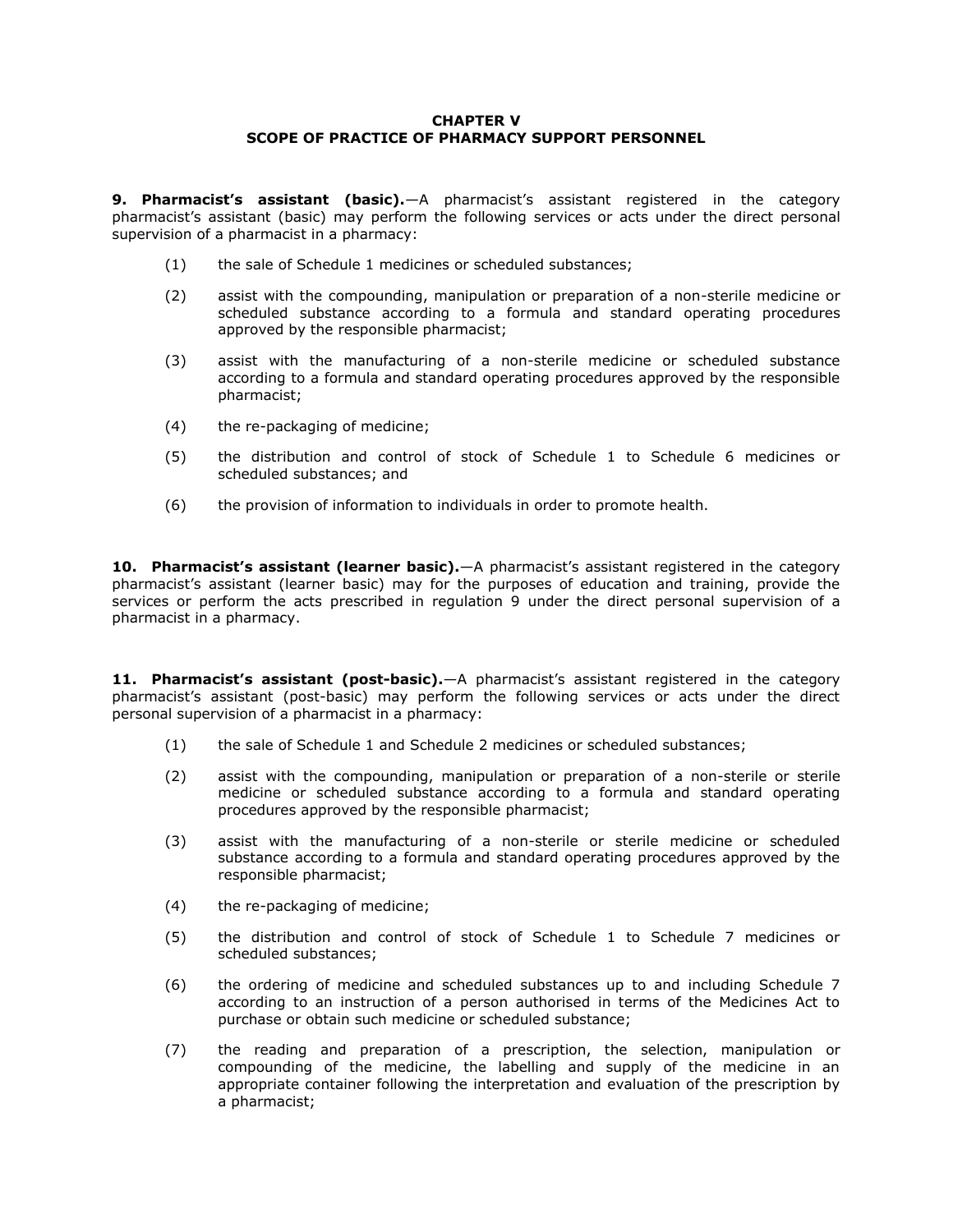- (8) the provision of instructions regarding the correct use of medicine supplied; and
- (9) the provision of information to individuals in order to promote health.

**12.** Notwithstanding the provisions in [regulation 11](http://www.mylexisnexis.co.za/nxt/gateway.dll/jilc/kilc/xjsg/zmsg/cnsg/6ok2a/zqk2a/ark2a#370), a pharmacist's assistant registered in the category pharmacist's assistant (post-basic) may perform the acts or provide services as prescribed in [subregulations 11](http://www.mylexisnexis.co.za/nxt/gateway.dll/jilc/kilc/xjsg/zmsg/cnsg/6ok2a/zqk2a/ark2a#375) (5), 11 [\(6\),](http://www.mylexisnexis.co.za/nxt/gateway.dll/jilc/kilc/xjsg/zmsg/cnsg/6ok2a/zqk2a/ark2a#376) [11](http://www.mylexisnexis.co.za/nxt/gateway.dll/jilc/kilc/xjsg/zmsg/cnsg/6ok2a/zqk2a/ark2a#378) (8) and 11 [\(9\),](http://www.mylexisnexis.co.za/nxt/gateway.dll/jilc/kilc/xjsg/zmsg/cnsg/6ok2a/zqk2a/ark2a#379) as well as the reading and preparation of a prescription, the selection, manipulation or compounding of medicine and the labelling and supply of medicine in an appropriate container under the indirect personal supervision of a pharmacist: provided that such indirect personal supervision will take place only under the following circumstances:

- (1) the services are provided or acts are performed at a primary health care clinic or any other facility as approved by council;
- (2) only re-packaged medicines or patient ready packs are provided;
- (3) written and updated protocols and standard operating procedures are available describing clearly the responsibility of the pharmacist's assistant and pharmacist under whose indirect personal supervision the pharmacist's assistant performs the acts and provides the services; and
- (4) the pharmacist under whose indirect personal supervision the pharmacist's assistant performs the acts and provides the services visits the pharmacist's assistant at the primary health care clinic or other facility as approved by council for purposes of supervision and support, which visits must be documented and take place at least once a month.

**13. Pharmacist's assistant (learner post-basic).**—A pharmacist's assistant registered in the category pharmacist's assistant (learner post-basic) may for the purposes of education and training, provide or perform the services or acts prescribed in [regulation 11](http://www.mylexisnexis.co.za/nxt/gateway.dll/jilc/kilc/xjsg/zmsg/cnsg/6ok2a/zqk2a/ark2a#370) under the direct personal supervision of a pharmacist in a pharmacy.

# **14. Supervision of pharmacy support personnel.**—A pharmacist may not—

- (1) have under his or her direct personal supervision more than three pharmacists' assistants in a pharmacy; or
- (2) subject to [regulation 12](http://www.mylexisnexis.co.za/nxt/gateway.dll/jilc/kilc/xjsg/zmsg/cnsg/6ok2a/zqk2a/brk2a#37a), have more than five pharmacists' assistants (post-basic) under his or her indirect personal supervision.

**15.** Notwithstanding [regulation 14](http://www.mylexisnexis.co.za/nxt/gateway.dll/jilc/kilc/xjsg/zmsg/cnsg/6ok2a/zqk2a/drk2a#37g) the council may approve a written application for an increase in the ratio as stipulated in [regulation 14:](http://www.mylexisnexis.co.za/nxt/gateway.dll/jilc/kilc/xjsg/zmsg/cnsg/6ok2a/zqk2a/drk2a#37g) provided that—

- (1) each application is treated on its own merit;
- (2) the motivation for such application is to the satisfaction of council; and
- (3) any increase in the ratio approved by council shall apply in that specific circumstance or situation only and be subject to such conditions as the council may determine.

## **CHAPTER VI SERVICES WHICH MAY BE PROVIDED IN THE VARIOUS CATEGORIES OF PHARMACIES**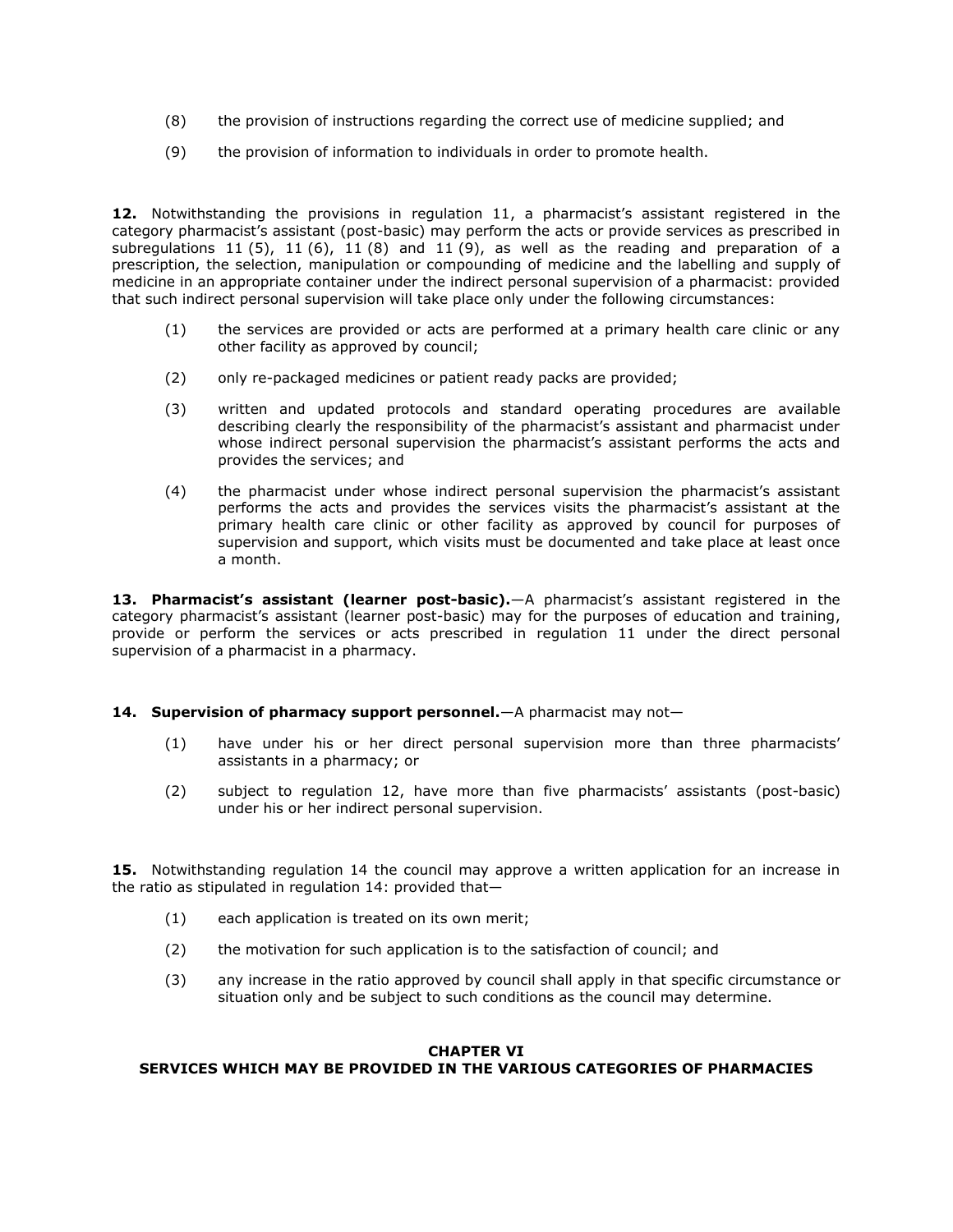**16. Manufacturing pharmacy.**—Except as provided for in the Medicines Act, only the following services pertaining to the scope of practice of a pharmacist, may be provided in a manufacturing pharmacy—

- (1) the manufacturing of any medicine or scheduled substance;
- (2) the purchasing, acquiring, keeping, possessing, using, supplying or selling of any medicine or scheduled substance;
- (3) the furnishing of information and advice to any person with regard to medicine manufactured by him, her or it;
- (4) the application for the registration of a medicine or medical device;
- (5) the formulation of medicine for the purposes of registration as a medicine;
- (6) the distribution of medicine or scheduled substances;
- (7) the repackaging of medicine in accordance with the Medicines Act;
- (8) the initiation and conducting of pharmaceutical research and development; and
- (9) any other health service as may be approved by council from time to time.

**17. Wholesale pharmacy.**—Except as provided for in the Medicines Act, only the following services pertaining to the scope of practice of a pharmacist, may be provided in a wholesale pharmacy—

- (1) the wholesale distribution of any medicine or scheduled substance through the purchasing, acquiring, keeping, possessing, using, supplying or selling of any medicine or scheduled substance;
- (2) the furnishing of information and advice to any person with regard to medicine distributed by him, her or it;
- (3) the application for the registration of a medicine or medical device;
- (4) the initiation and conducting of pharmaceutical research and development; and
- (5) any other health service as may be approved by council from time to time,

Provided that [regulation 17](http://www.mylexisnexis.co.za/nxt/gateway.dll/jilc/kilc/xjsg/zmsg/cnsg/6ok2a/zqk2a/grk2a?f=templates$fn=document-frame.htm$3.0$q=$x=$nc=8081#37x) shall not prohibit the repackaging of medicine in wholesale pharmacies owned or controlled by an organ of the State in accordance with the Medicines Act.

**18. Community or institutional pharmacy.**—Except as provided for in the Medicines Act, the following services pertaining to the scope of practice of a pharmacist may be provided in a community or institutional pharmacy—

- (1) the provision of pharmaceutical care by taking responsibility for the patient's medicine related needs and being accountable for meeting these needs, which shall include but not be limited to the following functions:
	- (*a*) evaluation of a patient's medicine related needs by determining the indication, safety and effectiveness of the therapy;
	- (*b*) dispensing of any medicine or scheduled substance on the prescription of an authorised prescriber;
	- (*c*) furnishing of information and advice to any person with regard to medicine;
	- (*d*) determining patient compliance with the therapy and follow up to ensure that the patient's needs are being met; and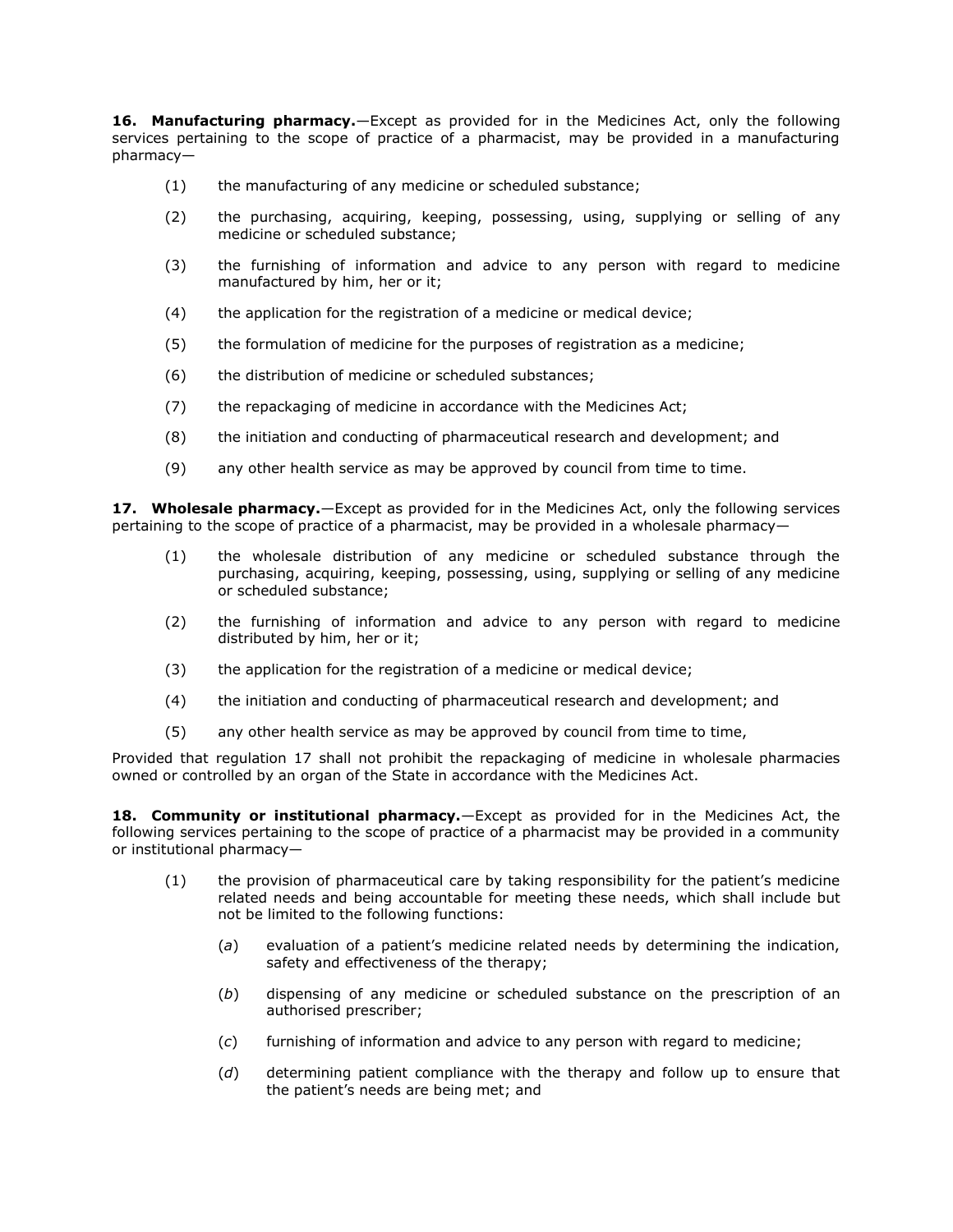- (*e*) provision of pharmacist initiated therapy;
- (2) the compounding, manipulation or preparation of any medicine or scheduled substance;
- (3) the purchasing, acquiring, keeping, possessing, using, supplying or selling of any medicine or scheduled substance;
- (4) the application for the registration of a medicine or medical device;
- (5) the re-packaging of medicine;
- (6) the promotion of public health in accordance with guidelines and standards as determined by a competent authority which includes but shall not be limited to:
	- (*a*) the provision of information and education regarding the promotion of human health;
	- (*b*) the provision of immunisation, mother and childcare, blood pressure monitoring; health education; blood-glucose monitoring; screening tests for pregnancy; family planning; cholesterol screening tests; HIV screening tests; urine analysis; and visiometric and audiometric screening tests;
	- (*c*) the provision of animal health care services which includes:
		- (i) the compounding and dispensing of prescriptions written by veterinarians and ensuring the optimal use of veterinary medicines;
		- (ii) the immunisation of animals;
		- (iii) the handling of minor and/or self-limiting ailments in animals; and
		- (iv) the provision of information and education regarding the promotion of animal health.
- (7) the initiation and conducting of pharmaceutical research and development;
- (8) the provision of primary care drug therapy with prior authorisation from council; and
- (9) any other health service as may be approved by council from time to time.

**19. Consultant pharmacy.**—Only the following services pertaining to the scope of practice of a pharmacist may be provided in a consultant pharmacy—

- (1) the provision of pharmaceutical care with the goal of improving compliance with medicine therapy and which shall be limited to the following functions:
	- (*a*) evaluation of a patient's medicine regimen with respect to the indications, safety and effectiveness of therapy;
	- (*b*) the provision of information and advice to any person with regard to the use of medicine; and
	- (*c*) determining patient compliance with the therapy and follow up to ensure that the patient's medicine related needs are being met;
- (2) the initiation and conducting of pharmaceutical research and development;
- (3) the application for the registration of a medicine or medical device;
- (4) the promotion of public health; and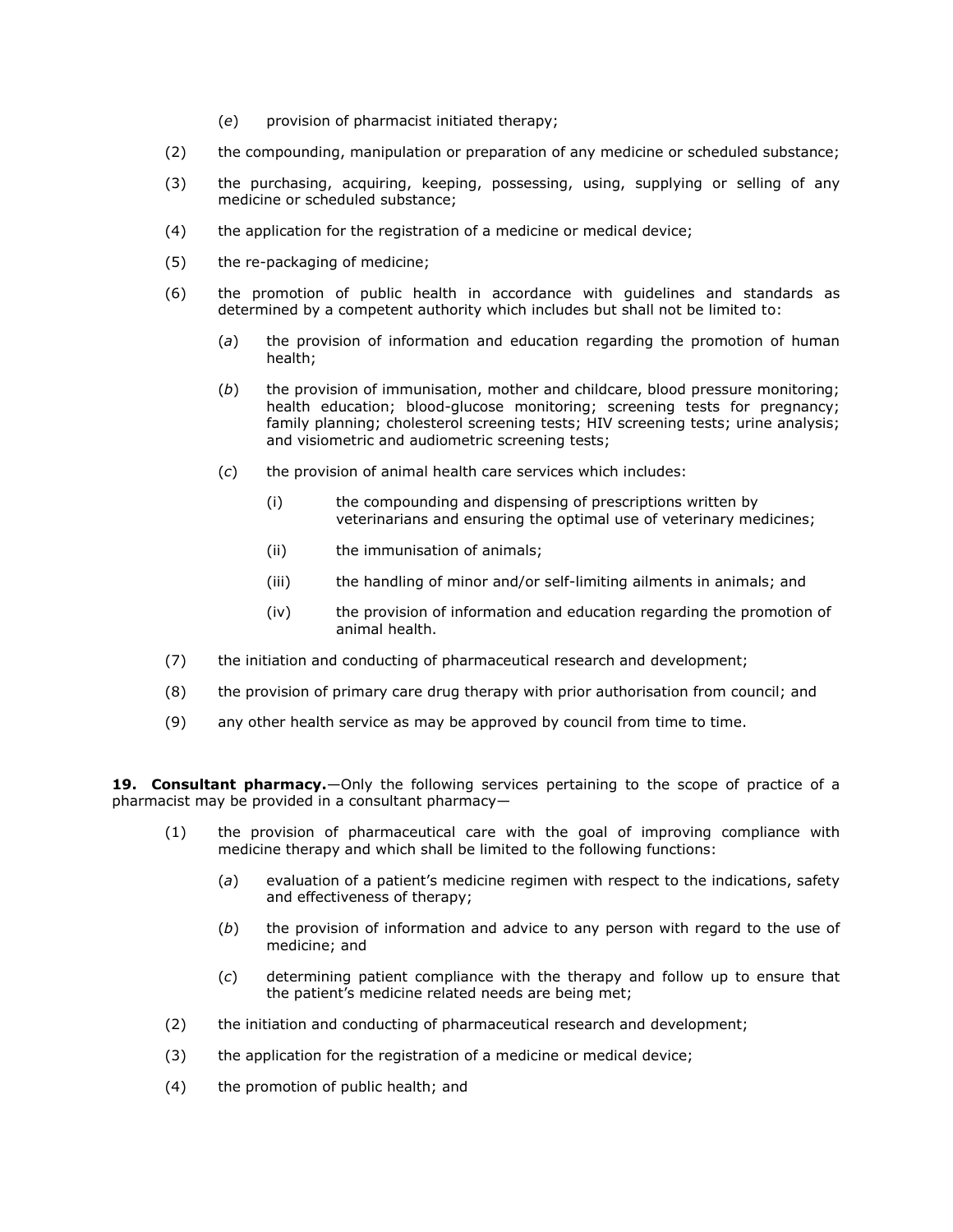(5) any other health service as may be approved by the council from time to time.

# **CHAPTER VII**

**20. Conditions under which a pharmacy shall be conducted.**—The services provided or acts performed in the various categories of pharmacy shall be performed in accordance with—

- (1) good pharmacy practice as published by council in rules; and
- (2) the code of conduct as published by council in rules for pharmacists and other persons registered in terms of the Act; and
- (3) the provisions of applicable legislation.

**21.** Only pharmacists or pharmacist interns and pharmacist's assistants under the direct personal supervision of a pharmacist, may handle scheduled substances in a pharmacy.

**22.** Every pharmacy shall, except in such circumstances and subject to such conditions as may be published in rules by the council, be conducted under the direct personal supervision of a responsible pharmacist whose name must be displayed conspicuously over the main entrance of such pharmacy.

**23.** The name of the pharmacist(s) on duty must be displayed conspicuously in the pharmacy for purposes of identification of such person(s) by the public.

# **CHAPTER VIII**

**24. Authority, duties and responsibilities of the nominee, managing director of a company or manager of a close corporation entitled to carry on the business of a pharmacist.**—The nominee appointed as such for a company or close corporation entitled to carry on the business of a pharmacist must—

- (1) complete and submit the application forms approved and provided by council in respect of the registration of the company or close corporation entitled to carry on the business of a pharmacist and if applicable, its pharmacy business;
- (2) ensure that the company or close corporation which owns a pharmacy does not carry on the business of a pharmacist without a managing director or manager, as the case may be;
- (3) pay the applicable fees as determined by council in respect of the company or the close corporation and if applicable, its pharmacy business;
- (4) furnish the information prescribed in terms of the Regulations Relating to the Registration of Persons and the Maintenance of Registers; and
- (5) ensure that there is compliance at all relevant times—
	- (*a*) with the requirements which entitled such company or close corporation to own a pharmacy; and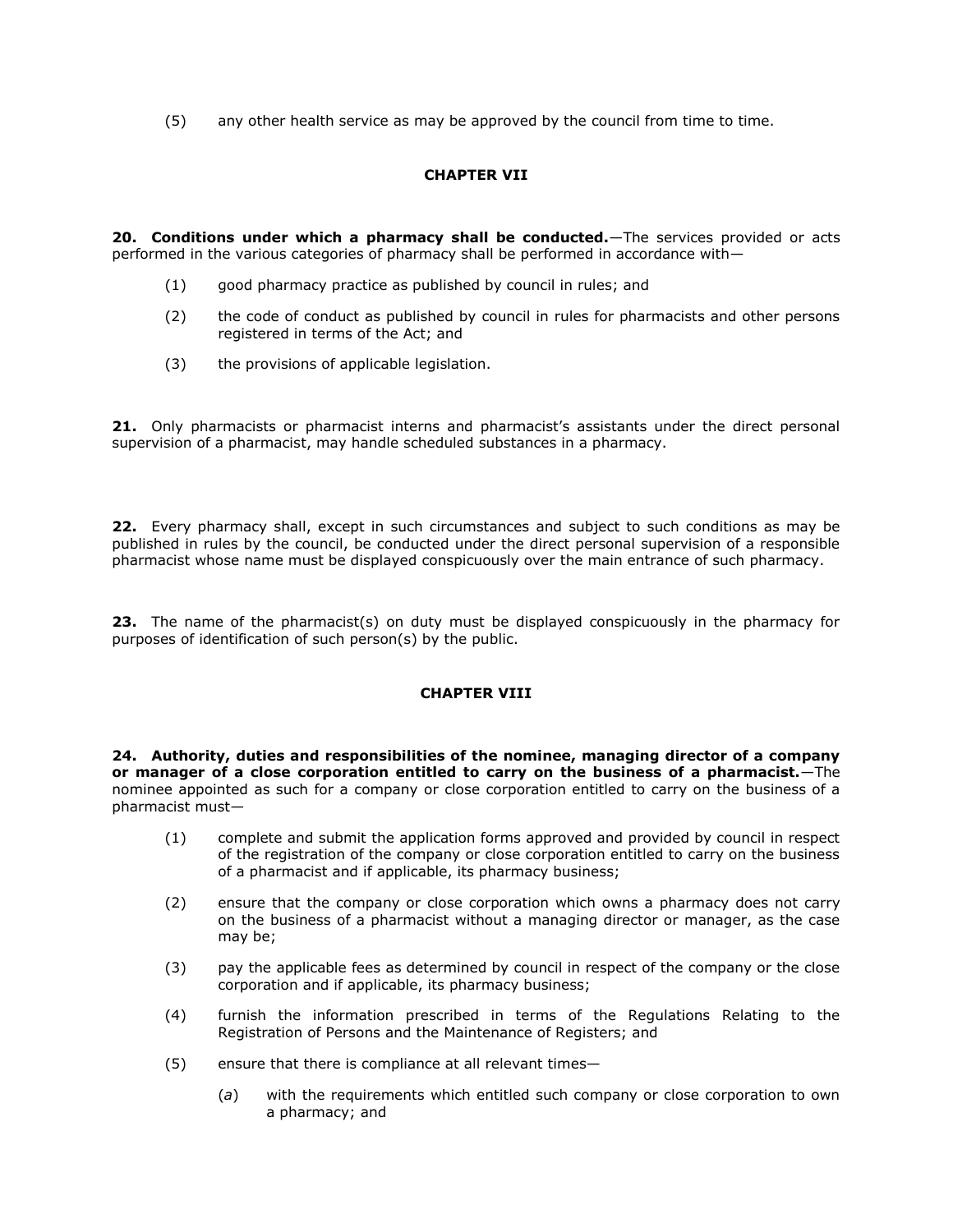(*b*) with the conditions of registration of the pharmacy.

**25.** The managing director of a company or the manager of a close corporation entitled to carry on the business of a pharmacist must—

- (1) undertake the overall administration of the pharmacy business, which includes but is not limited to the regulation of pharmacy matters, human resources, or matters relating to processes regarding medicines or scheduled substances including procedures and record keeping and shall be responsible to council for any act performed by or on behalf of such company or close corporation, including any omission to perform an act required to be performed by or on behalf of such owner which may involve disciplinary action by council, unless he or she can satisfy council that the responsibility for such act rests upon the nominee, responsible pharmacist or a pharmacist other than him-, or herself employed by such company or close corporation;
- (2) ensure that there is compliance with good pharmacy practice as published by council in rules;
- (3) ensure that a responsible pharmacist is appointed for each pharmacy wherein or from which the company or close corporation conducts business;
- (4) be part of the decision making process affecting the pharmacy business;
- (5) supervise every responsible pharmacist appointed by the owner of a pharmacy business, if applicable;
- (6) ensure that the pharmacy owner complies with all the conditions of—
	- (*a*) ownership of such pharmacy business; and
	- (*b*) registration of the pharmacy; and
- (7) ensure that no person is appointed to perform any act falling outside the scope of practice of the category in which such person is registered or which he/she is not authorised to perform in terms of the Act;
- (8) report in writing any non-compliance with [subregulations 25](http://www.mylexisnexis.co.za/nxt/gateway.dll/jilc/kilc/xjsg/zmsg/cnsg/6ok2a/zqk2a/ork2a?f=templates$fn=document-frame.htm$3.0$q=$x=$nc=941#39f) (2), 25 [\(3\),](http://www.mylexisnexis.co.za/nxt/gateway.dll/jilc/kilc/xjsg/zmsg/cnsg/6ok2a/zqk2a/ork2a?f=templates$fn=document-frame.htm$3.0$q=$x=$nc=941#39g) 25 [\(5\)](http://www.mylexisnexis.co.za/nxt/gateway.dll/jilc/kilc/xjsg/zmsg/cnsg/6ok2a/zqk2a/ork2a?f=templates$fn=document-frame.htm$3.0$q=$x=$nc=941#39i) or 25 [\(6\)](http://www.mylexisnexis.co.za/nxt/gateway.dll/jilc/kilc/xjsg/zmsg/cnsg/6ok2a/zqk2a/ork2a?f=templates$fn=document-frame.htm$3.0$q=$x=$nc=941#39j) to the management of such pharmacy business and furnish Council with a copy thereof; and
- (9) not introduce or carry out any instruction or order from management with regard to the pharmacy business of the pharmacy owner which could amount to a contravention of legislation applicable to such pharmacy business.

**26.** A pharmacist who owns a pharmacy as a sole owner shall have the duties and responsibilities as set out in [regulations 24](http://www.mylexisnexis.co.za/nxt/gateway.dll/jilc/kilc/xjsg/zmsg/cnsg/6ok2a/zqk2a/nrk2a#395) and [25](http://www.mylexisnexis.co.za/nxt/gateway.dll/jilc/kilc/xjsg/zmsg/cnsg/6ok2a/zqk2a/ork2a#39d) of these regulations relating to his or her pharmacy business.

**27.** A pharmacist designated in the partnership agreement of partnership of persons who owns a pharmacy shall have the duties and responsibilities as set out in [regulations 24](http://www.mylexisnexis.co.za/nxt/gateway.dll/jilc/kilc/xjsg/zmsg/cnsg/6ok2a/zqk2a/nrk2a#395) and [25](http://www.mylexisnexis.co.za/nxt/gateway.dll/jilc/kilc/xjsg/zmsg/cnsg/6ok2a/zqk2a/ork2a#39d) of these regulations relating to such pharmacy business.

- **28.** The responsible pharmacist contemplated in [regulation 25](http://www.mylexisnexis.co.za/nxt/gateway.dll/jilc/kilc/xjsg/zmsg/cnsg/6ok2a/zqk2a/ork2a#39g) (3) must—
	- (1) ensure that he or she in fact continuously supervises the pharmacy in which he or she has been appointed;